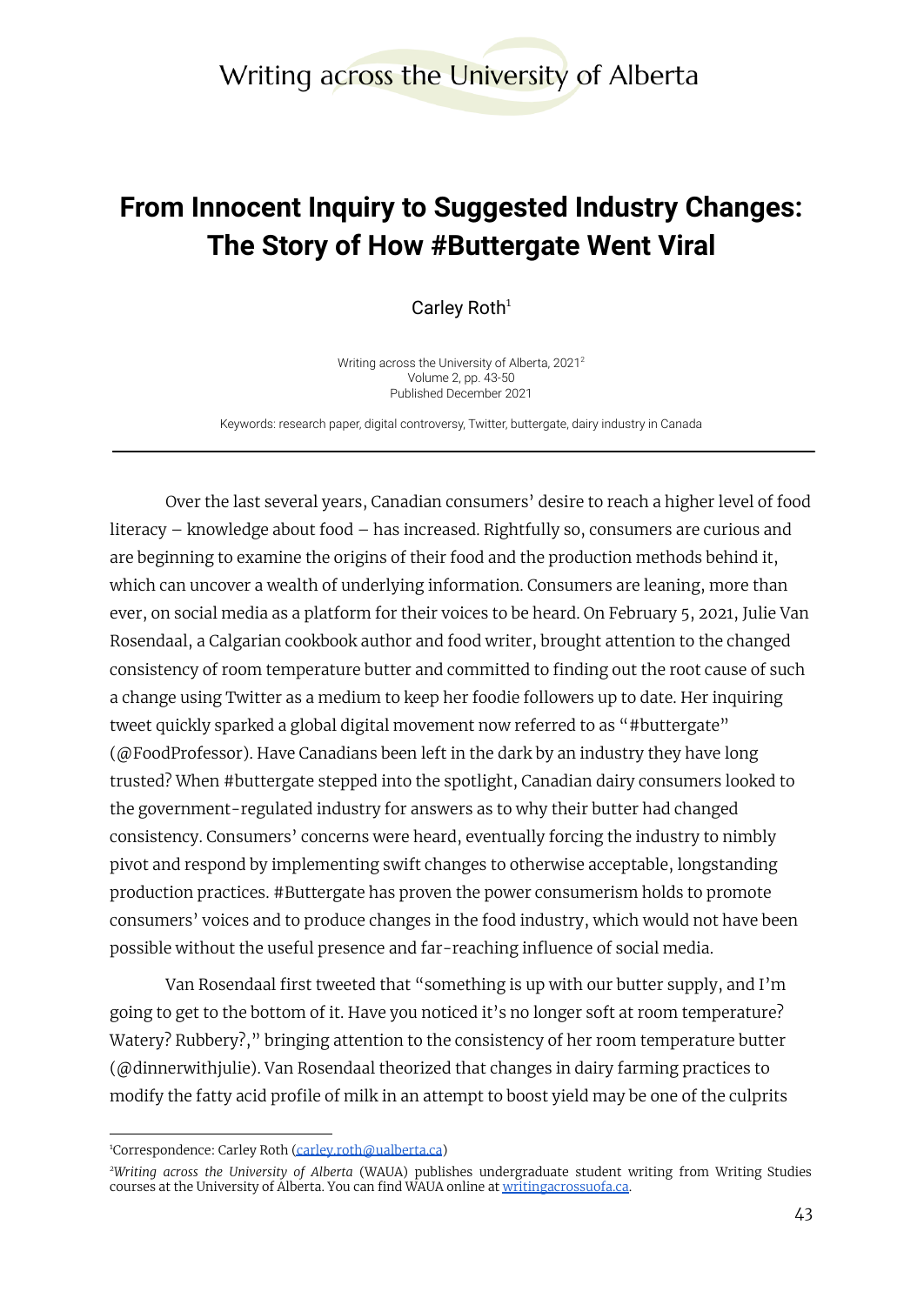(@dinnerwithjulie). Surprisingly, within days her inbox was flooded with messages from fellow Canadian dairy consumers sharing they, too, had noticed a change in the consistency of their butter at room temperature. Even a former employee of the livestock feed industry reached out to Van Rosendaal to offer insight into the firmer texture and suggested that recent supply-chain disruptions could be the culprit (Van Rosendaal). Many consumers have said, *so what if our butter is firmer*? *Besides, consumers have preferences when it comes to the consistency of their butter*. Some may not all want soft butter – it depends on the end-user of the product. For example, bakeries look to a firmer butter which produces a flakier product, whereas home bakers look to a softer, more spreadable butter (Mosley et al. 987). However, social media chatter is no longer just about consumer preference as it relates to the consistency of butter. With the spotlight now turned to the possibility that domestic livestock may have received diets supplemented with palmitic acid, consumers may wonder if the use of palmitic supplements in dairy feed is safe: for the animal and for humans.

Consumers know that butter should not be destroying their bread, and most of them are under the impression that consuming certain levels of saturated fat is unhealthy; therefore, consumers are raising questions about the safety of adding palm fat supplements to livestock feed (Leyland). Saturated fats are what add *form* to butter, and they are solid at room temperature ("Types of Fats"). Therefore, the more saturated a fat is, the longer it takes for it to become soft at room temperature. Over the years, consumers have been advised to avoid overconsuming saturated fats as they can cause cholesterol build-up in arteries, raising *bad* cholesterol, and further increasing the risk for heart disease. In addition, the World Health Organization has reported that a higher intake of palmitic acid is also associated with the risk of coronary heart disease (Van Rosendaal). Does the addition of highly-saturated palm fats to cattle diets influence human health? According to Mosley et al., adding supplemental fats to dairy cattle feed has been typically used to bolster the cow's diet and subsequently increase milk yield (987). There has also been research into milk fat with higher concentrations of saturated fatty acids and the possible benefits to the cow that may exist – that "adding high levels of palmitic acid can be an effective method to increase energy intake without the negative effects on … milk fat" (Mosley et al. 987, 993). Further, when dairy cows' diets are supplemented with palm fats, it is "known to alter the saturated fatty acid profile of the resulting milk fat – a shift that could show up in butter that's firmer at room temperature" (Van Rosendaal). However, according to Dr. Sylvain Charlebois, professor and director of the Agri-Food Analytics lab at Dalhousie University, "little research has been conducted on how feeding palmitic acids to dairy cows could compromise the health of both animals and humans" (Charlebois). Considering the lack of scientific research linking cattle diets with possible health effects on consumers, a strong argument can then be made for the industry to support research on this growing concern (Charlebois). Now that consumers are aware that domestic dairy cows may have been supplemented with palmitic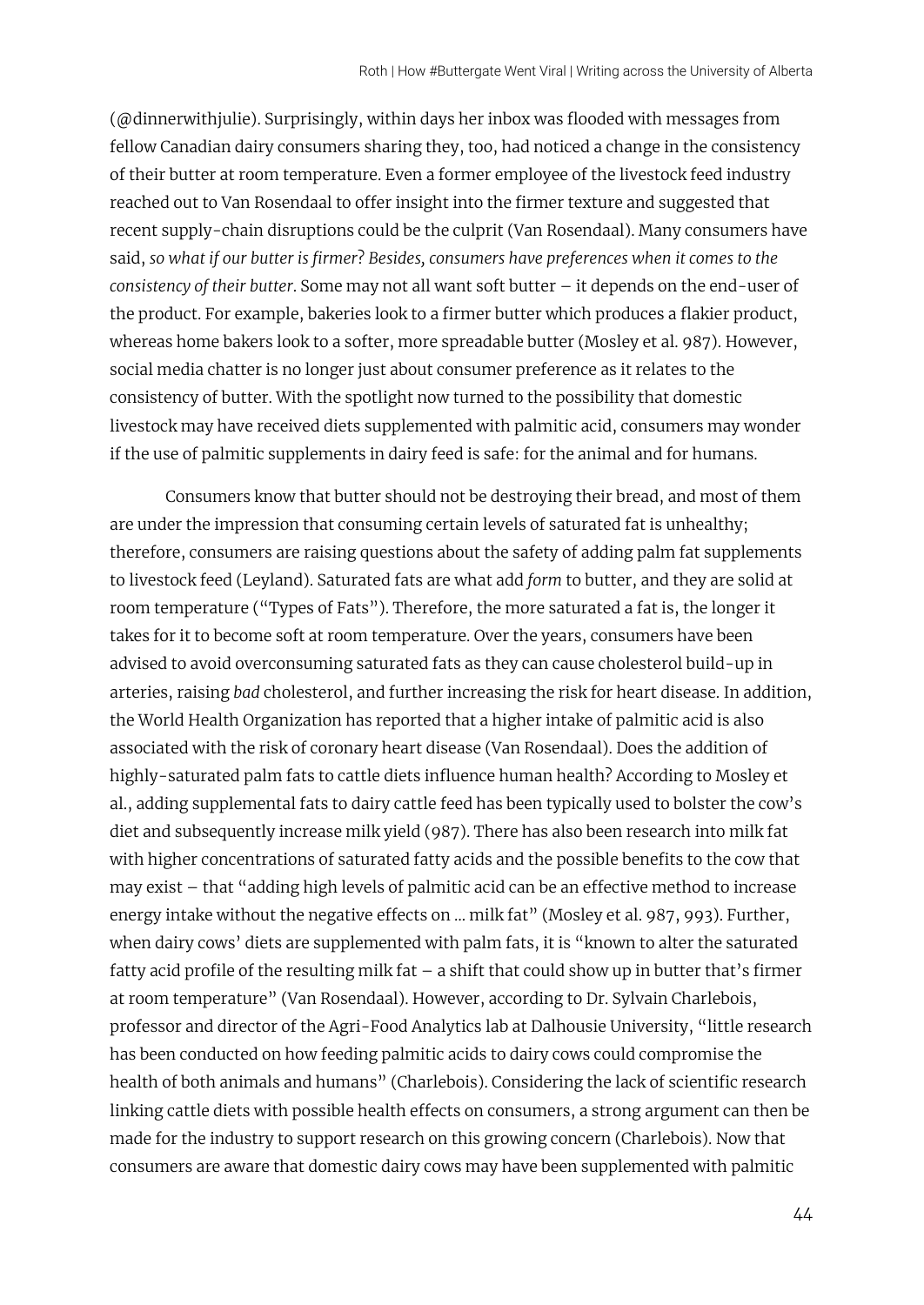acid, there is a great possibility that some may choose to stop buying butter in its current state. In the past, consumers would have relied on the government to ask the questions of the industry that Van Rosendaal is asking. Social media quickly offered a space for consumers to directly ask industry their questions; whereas, without the social platform, they likely would not have been privy to much of this information. Now, in the spirit of consumerism, consumers can produce change only by refusing to buy butter and forcing the dairy industry to address the concerns about the level of fats in the butter.

The sky-high standards and strict policies that govern Canada's dairy sector are largely influenced by The Dairy Farmers of Canada, a powerful industry lobby group. This group claims to lobby on behalf of Canadian dairy producers to ensure transparency and accountability within the dairy sector. However, because the lobby group is funded and run by farmers and primarily protects industry farmers, the consideration of consumers' best interests can easily take a back seat. How can a group look out for the consumer and producer, especially when actions (or inactions) affect their bottom line? In an effort to be transparent, the lobby group released three consecutive statements in response to consumer concerns. First, on February 11, 2021, it acknowledged awareness of the concerns with firmer-than-usual butter, and due to a lack of data to show for the change in the consistency, it would strike a working group of industry experts to further investigate the consumer claims (Dairy Farmers of Canada 11 Feb. 2021). In its second statement that followed shortly thereafter on February 19, 2021, the group reassured consumers that "the use of palm fat in dairy feed is not new and is a safe ingredient, approved for use by the Canadian Food Inspection Agency" (Dairy Farmers of Canada 19 Feb. 2021). Contrarily, less than one week later, they released a final statement on February 25, 2021, asking dairy farmers to consider using alternatives to palm supplements (Dairy Farmers of Canada 25 Feb. 2021). Given the extent of contradictory and convoluted information, consumers were left scratching their heads. Without the presence of social media, these seemingly transparent statements would not have reached consumers as widely as they did and would not have pushed consumers to hold the industry accountable for its actions – further underlining the importance of transparency. Social media holds significant power – it can reach a large audience in a short amount of time, and it has the ability to maintain the speeds of dynamic digital movements.

The country took notice of the #buttergate hashtag when Charlebois coined the term "buttergate" in a tweet on February 12, 2021, in which he writes "#Buttergate in the making…" (@FoodProfessor). Charlebois recalls his igniting tweet and emphasized that the catalyst for social change is having a concise message: "if you want social change, you need a brand. If your message is too complicated, people just won't get it" (Friedman 00:03:10-00:03:44). With the emergence of the #buttergate hashtag and its implication of a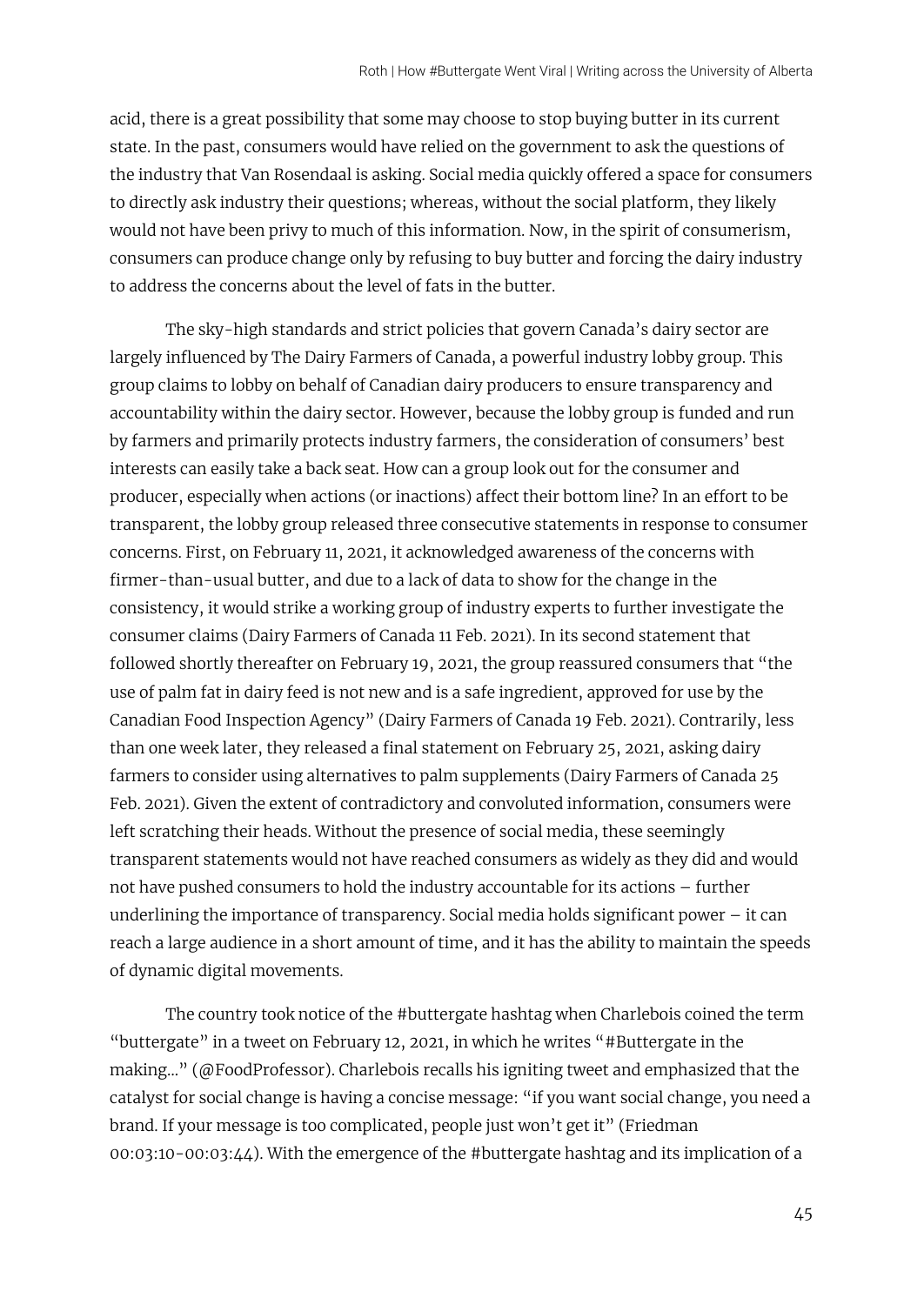cover-up, consumers began questioning what information was being withheld. Over the last year, Canada has seen a surprising 26 percent increase in the demand for its butter, and Charlebois suspects that in order to keep up with the spike in demand, farmers have leaned on the dietary supplemental use of palmitic acid – a by-product of palm oil as a cost-effective way to increase energy and boost the yield from their dairy-producing cattle (Friedman 00:09:09-00:10:20). Furthermore, some believe that dairy farmers have *increased* the levels of palm supplements in cattle feed to keep up with "pandemic-fueled [baking demands]" (Bresge "Directive"). Charlebois' theory has the potential to be proved since the industry has not yet provided any evidence to the contrary. Daniel Scothorn, leader of a Canadian-based nutritional consulting company that is responsible for importing palmitic acid for use in livestock feed supplements, says, "[f]armers were asked by the processors to increase production, but to get more replacement cows [it] would take a while… it makes more sense to feed them a higher-calorie diet to meet immediate demands" (qtd. in Van Rosendaal). Some consumers may be left to wonder if the change in the consistency could be attributed to an adjustment of the supplement levels administered to cattle in their feed. The industry has failed to address the levels at which they are *now* supplementing their cattle's feed with palmitic acid, which the industry could view as unimportant information to the average consumer. Therefore, one may argue that the dairy industry felt it unnecessary to be transparent due to the pressure to meet the demands that the pandemic was placing on the supply of butter. However, even with the sheer quantity of raw information available on social media, consumers are left with a lack of structured and straightforward guidance; thus, they might feel inclined to *trust the system* – the system that has consumers' and animals' best interests in mind, ostensibly the transparent dairy industry. Social media can often be seen in a negative light; however, #buttergate proves that without the helping hand of a simple social media hashtag, Van Rosendaal's innocuous and insightful inquiry would not have taken viral flight.

In the absence of social media, #buttergate would not have revealed conflicting information, which further encouraged consumers and researchers to strive to uncover additional truths. Due to the contrary industry statements, some might feel as though the protected and privileged dairy industry has breached its moral contract with its domestic consumers – highlighting the gaps that exist within the large industry. Industry policy and regulations largely exist to protect the consumer. The 14.8-billion-dollar dairy industry is tightly controlled by a closed supply-management system, which controls its prices, production, and imposes strict import quotas (Bedford). Under this system, all dairy producers have a production quota guarding against overproduction, allowing producers to earn a stable living (Friedman 00:05:56-00:06:07). "Dairy farmers are paid based on the components of their milk – butterfat, protein, and lactose and other solids – rather than overall volume… butterfat has a higher value than protein and other solids," and in Canada,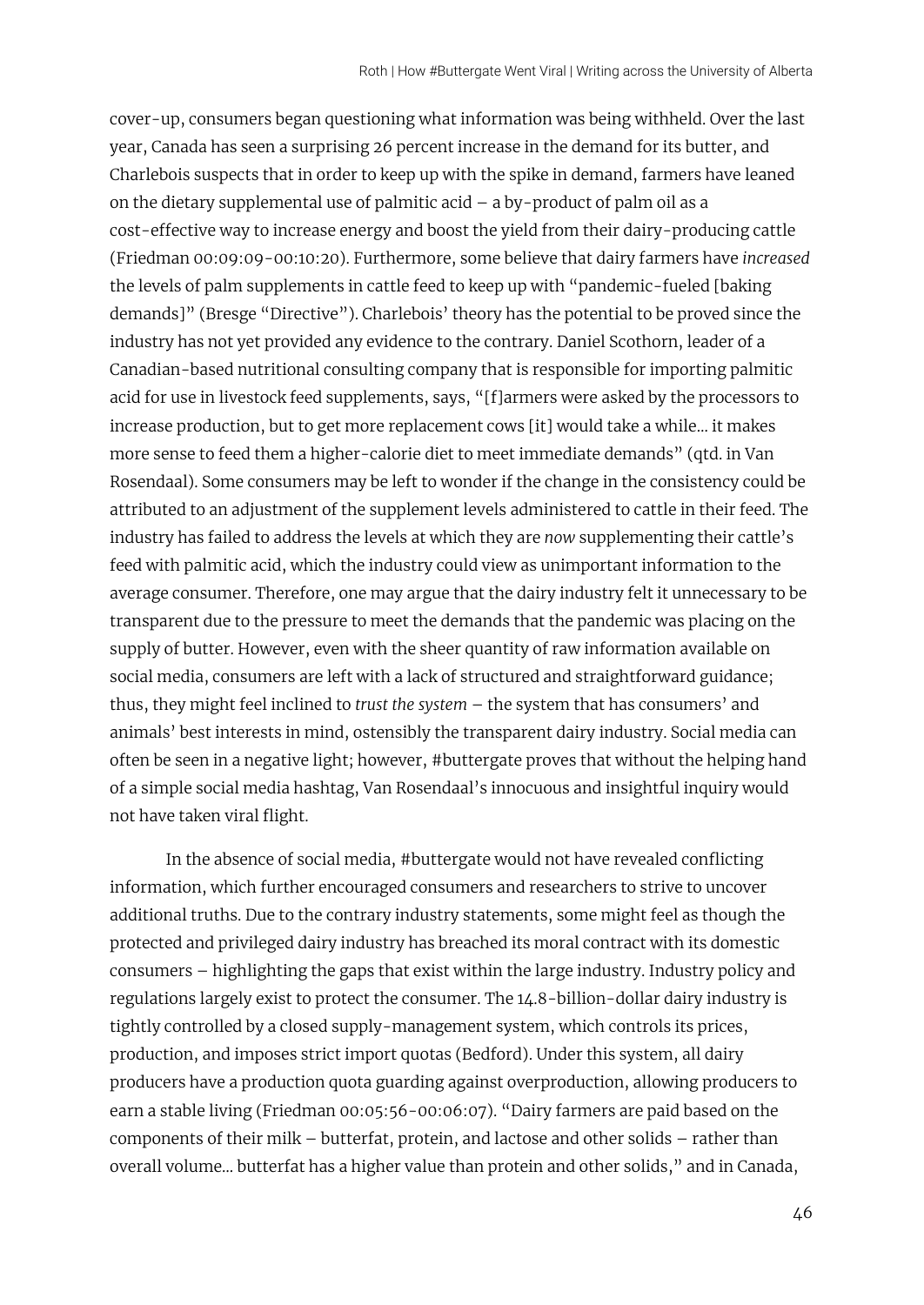butter must contain no less than 80-per-cent milk fat (Van Rosendaal). Therefore, an argument can be made that there is adequate motivation for producers to use palmitic feed supplements to boost or maintain optimal milk fat levels in the dairy they produce, especially to keep up with a spike in demand. In his over 25 years of observing the industry, Charlebois can't recall another time when consumers had the ear of this large industry as they do now (Friedman 00:06:38-00:07:26). The trust-local message and the signal of high quality that is behind the blue cow logo of Canadian-produced dairy are now threatened because of a lack of transparency that exists between the industry and its local consumers. Charlebois passionately expressed, "transparency is a choice… [the dairy industry] chose not to [be transparent] …Canadians were caught off guard… shocked when they learned that palmitic supplements were used as an energy supplement on dairy farms" (Friedman 00:04:44-00:05:06). Charlebois voices "when you run a closed system, how can you possibly know what is ethically and morally acceptable anymore?" (Friedman 00:16:12-00:16:21). Canadian consumers should aspire to reach high-quality dairy products, where, unfortunately, room for improvement of quality exists (Friedman 00:16:44-00:17:25). For an industry that upholds high-quality standards, consumers have every right to demand more from their dairy. The opacity of butter and the opacity of the dairy industry is not a similarity that Canadians deserve, and a *butter*gate is not what the industry needs. Consumers deserve to be in full possession of all of the facts as they relate to supplementing livestock feed, even if they need to turn to social media to find what they are looking for.

The controversy behind #buttergate managed to proliferate across a local, national, and global digital platform. Within three weeks, Van Rosendaal's curiosity around the changes of consistency in room temperature butter quickly garnered international attention not only from industry experts but also from celebrities. For example, the Tonight Show host, Jimmy Fallon, joked about Canada's butter woes, and world-renowned chef Nigella Lawson thanked Van Rosendaal for her "sterling work on behalf of butter" on Twitter (Cukier). Some in the industry believe the industry's hands were tied, that they had to respond in this way, and that the media hype had no factual basis and subsequently caused too much of a threat to the industry for them to stand idly by (Bresge "Directive"). It can also be argued that Van Rosendaal did not "specifically and deliberately strategize with inventive considerations conscious of third-party recomposing" when she initially conversed with her Twitter followers on February 5, 2021 (Ridolfo and DeVoss 2009). Regardless of her intentions, Van Rosendaal's original tweet gained its speedy momentum and its significant flight into rhetorical velocity, eventually landing in a global digital discourse – likely not her initially intended audience (her Twitter followers). Acquiring the attention of transparency-seeking dairy consumers south of the border, Van Rosendaal shared an enjoyable moment on Twitter –  $\omega$ AlfordAlice writes, "what I, as an outsider, find most shocking is that the dairy council caved when called out. Americans, can you imagine just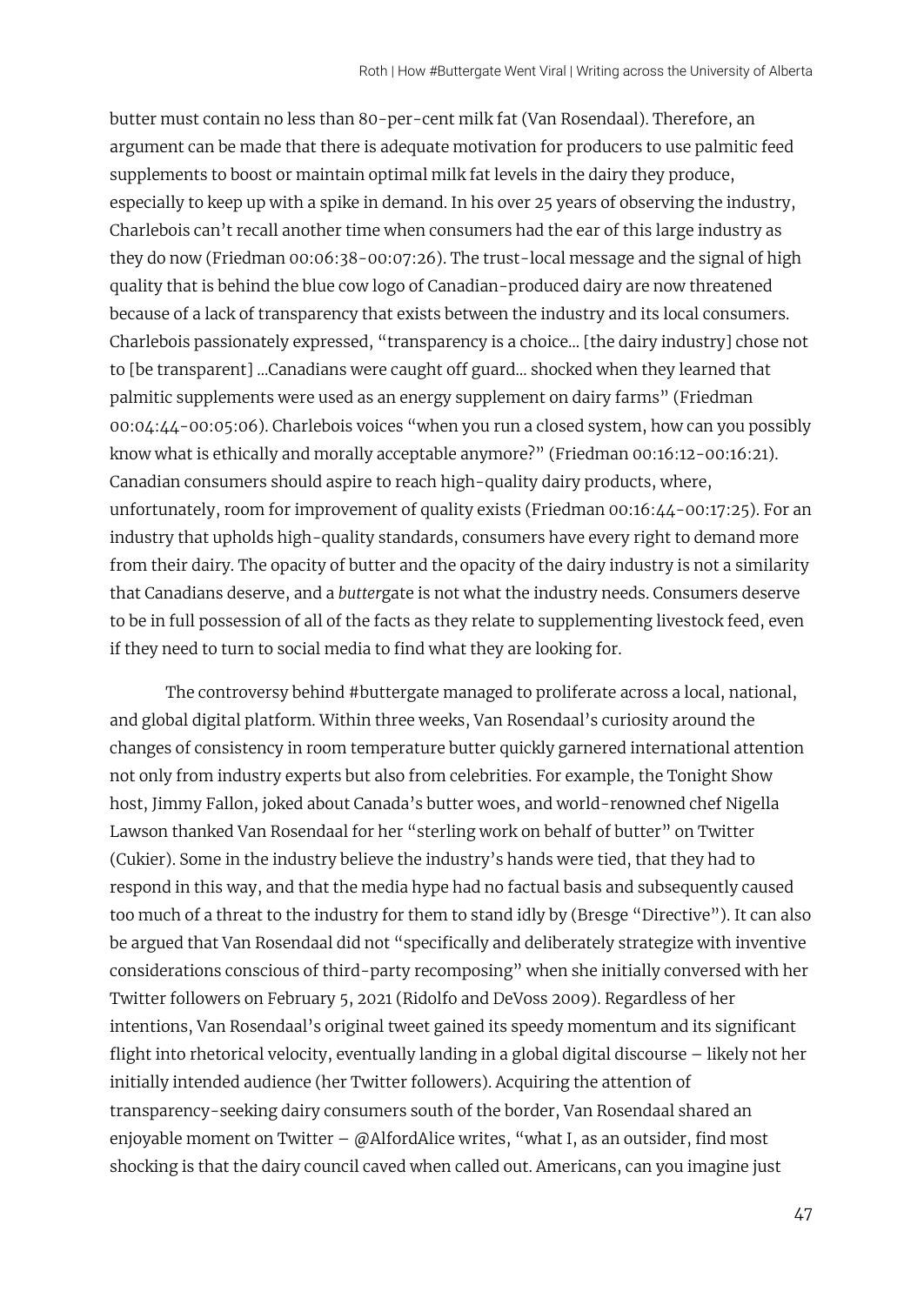saying to a giant, powerful industry, "Hey, we know you're doing something we told you not to do. Knock it the fuck off" and then having that industry actually knock it the fuck off? It's like they have some sort of functioning society just positively glazed with good-ass butter up there" (qtd. in @dinnerwithjulie). #Buttergate continues to spread through being reported by news outlets across the globe – notably holding a spot as a top story on *BBC News* for a period of 24 hours. In less than three short weeks, Van Rosendaal's harmless tweet went from a conversation among her followers to an international media sensation, eventually steering meaningful changes in a tightly government-controlled industry, where consumers typically hold little to no power (Bresge "Directive").

Looking at what began as an innocent inquiry and how it quickly morphed into a digital movement – bordering on food activism – represents the power of consumers' voice when coupled with social media. When given a digital platform, voices can loudly echo across the world and have the potential to force meaningful change. #Buttergate is centred on a widely-loved, widely-used, simple everyday product, but it has also shown us that when consumers push back, they can greatly impact a large industry's choice to be transparent. The ripple effect of changes felt across the dairy industry also has the potential to be felt across the food industry at large – thanks to the far-reaching and powerful influence of social media on consumerism. The important message at the heart of #buttergate is that consumers deserve transparency. Not all may agree that the anecdotal claims hold scientific merit; however, Van Rosendaal deserves a *pat* on the back for her unconsciously innocent food activism – even if *spreading* the word wasn't her original intent (Bresge, "Buttergate"). In general, butter consists of, at most, two ingredients: cream and salt. Imagine if we questioned our food with more than two ingredients in this way: what meaningful change in our food's ecosystem could be on the horizon.

## Works Cited

Bedford, Emma. "Dairy Industry in Canada – Statistics & Facts." *Statista.com*, 25 Jan. 2021, [https://www.statista.com/topics/3986/dairy-in-canada/#dossierKeyfigures.](https://www.statista.com/topics/3986/dairy-in-canada/#dossierKeyfigures)

Bresge, Adina. "'Buttergate' Spreads as Dairy Lobby Asks Farmers to Stop Using Palm Oil While it Investigates Complaints." *The Globe and Mail*, 25 Feb. 2021*.* [www.theglobeandmail.com/](http://www.theglobeandmail.com/) [business/article-buttergate-spreads-as-dairy-lobby-asks-farmers-to-stop-using-palm-oil/.](http://www.theglobeandmail.com/)

Bresge, Adina. "Directive Based on 'Buttergate' Claims Could Cost Dairy Farmers, Experts Say." *The Toronto Star*, 01 Mar. 2021*.* [www.thestar.com/business/2021/03/01/directive-based-on-buttergate-claims-could-cost-dairy](http://www.thestar.com/business/2021/03/01/directive-based-on-buttergate-claims-could-cost-dairy-farmers-say-experts.html)[farmers-say-experts.html.](http://www.thestar.com/business/2021/03/01/directive-based-on-buttergate-claims-could-cost-dairy-farmers-say-experts.html)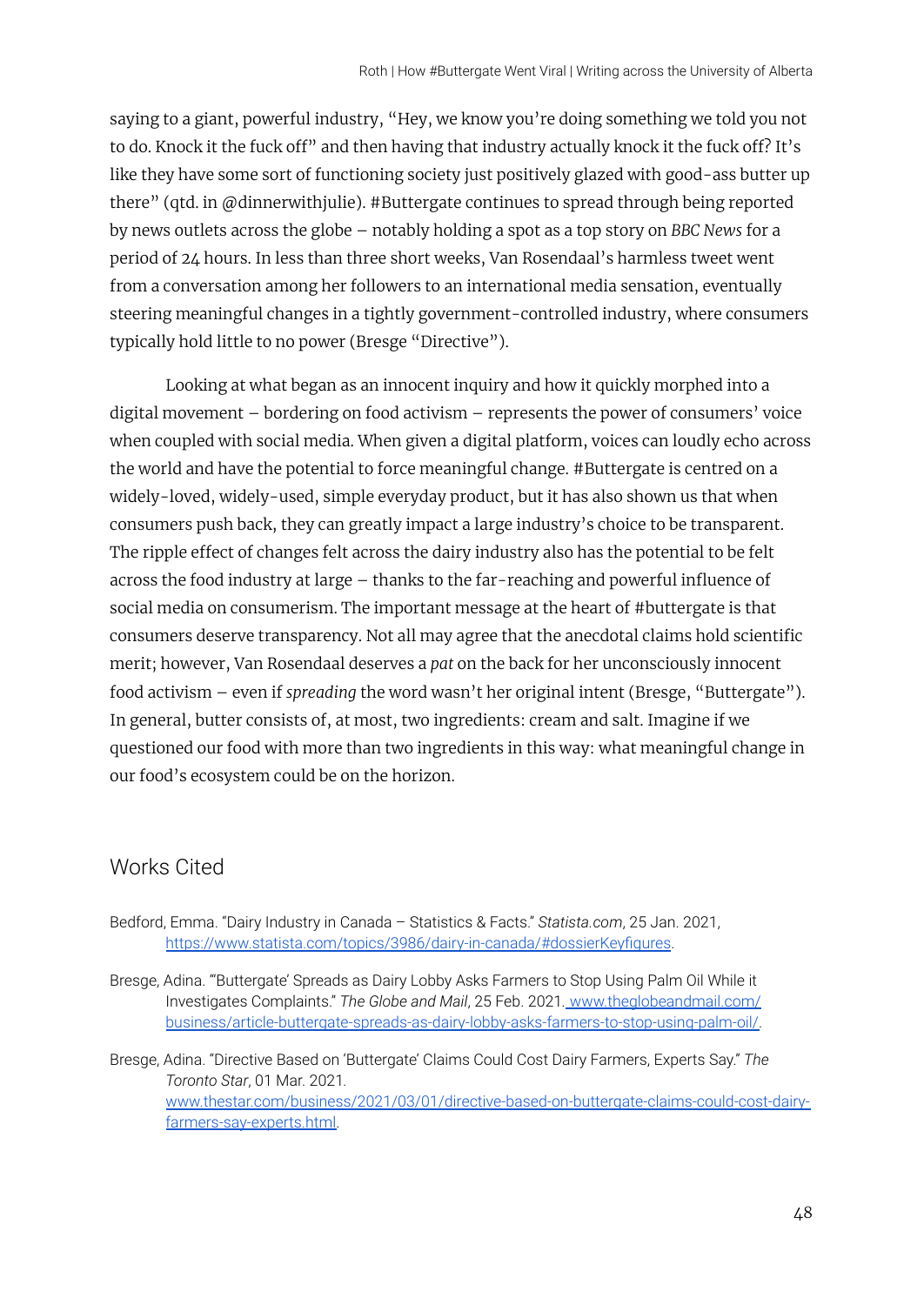- Cecco, Leyland. "'My Butter Seems Harder': Spread Sparks Furore over Canada's Dairy Industry." *The Guardian*, 24 Feb. 2021, [www.theguardian.com/world/2021/feb/24/canada-butter-dairy-industry](http://www.theguardian.com/world/2021/feb/24/canada-butter-dairy-industry) [-palm-oil.](http://www.theguardian.com/world/2021/feb/24/canada-butter-dairy-industry)
- Charlebois, Sylvain. "The Dairy Industry's Use of Palm Oil Breaches its Moral Contract with Canadians." *The Globe and* Mail, 22 Feb. 2021, [www.theglobeandmail.com/opinion/article-the-dairy](http://www.theglobeandmail.com/opinion/article-the-dairy) [-industrys-use-of-palm-oil-breaches-its-moral-contract-with/](http://www.theglobeandmail.com/opinion/article-the-dairy).
- "Consider Using Alternatives to Palm Supplements, says Dairy Farmers of Canada." *Dairy Farmers of Canada*, 25 Feb. 2021, [dairyfarmersofcanada.ca/en/consider-using-alternatives-palm](http://dairyfarmersofcanada.ca/en/consider-using-alternatives-palm-%20supplements-says-dairy-farmers-canada)[supplements-says-dairy-farmers-canada](http://dairyfarmersofcanada.ca/en/consider-using-alternatives-palm-%20supplements-says-dairy-farmers-canada).
- Cukier, Abigail. "Why Everyone is Talking About Canadian Butter Right Now." *Chatelaine*, 2 Mar. 2021, [www.chatelaine.com/food/canadian-butter-palm-oil/.](http://www.chatelaine.com/food/canadian-butter-palm-oil/)
- "Dairy Farmers of Canada Comments on the Consistency of Butter." *Dairy Farmers of Canada*, 11 Feb. 2021, [dairyfarmersofcanada.ca/en/dairy-farmers-canada-comments-consistency-butter.](http://dairyfarmersofcanada.ca/en/dairy-farmers-canada-comments-consistency-butter)
- "Dairy Farmers of Canada Convening Expert Committee on Fat Supplementation in Cow Feed." *Dairy Farmers of Canada*, 19 Feb. 2021, dairyfarmersofcanada.ca/en/dairy-farmers-canada-convening -expert-committee-fat-supplementation-cow-feed.
- @dinnerwithjulie (Julie Van Rosendaal). "Something is up with our butter supply, and I'm going to get to the bottom of it. Have you noticed it's no longer soft at room temperature? Watery? Rubbery?" *Twitter*, 5 Feb. 2021, 10:43 a.m. [twitter.com/dinnerwithjulie/status](http://twitter.com/dinnerwithjulie/status%20/1357746758919483393?s=20) [/1357746758919483393?s=20](http://twitter.com/dinnerwithjulie/status%20/1357746758919483393?s=20).
- @dinnerwithjulie (Julie Van Rosendaal). "This is my favourite part of all the butter stories whirling around the world like hot knives through butter right now. By @AlfordAlice in @Jezebel: "What I, as an outsider, find most shocking is that the dairy council caved when called out. Americans can you imagine just saying to a giant, powerful industry, "Hey, we know you're doing something we told you not to do. Knock it the fuck off" and then having that industry actually knock it the fuck off? It's like they have some sort of functioning society just positively glazed with good-ass butter up there."" *Twitter*, 1 Mar. 2021, 8:24 p.m. [twitter.com/dinnerwithjulie](http://twitter.com/dinnerwithjulie%20/status/1366590222486491136?s=20) [/status/1366590222486491136?s=20.](http://twitter.com/dinnerwithjulie%20/status/1366590222486491136?s=20)
- @FoodProfessor (The Food Professor). "#Buttergate in the making…" *Twitter*, 12 Feb. 2021, 11:54 a.m. [twitter.com/FoodProfessor/status/1360286303636631559?s=20.](http://twitter.com/FoodProfessor/status/1360286303636631559?s=20)
- Friedman, Gabriel. "Buttergate, the Canadian Dairy Controversy that Swept the World." *Down to Business*, Financial Post, 03 Mar. 2021, [financialpost.com/commodities/agriculture/buttergate](http://financialpost.com/commodities/agriculture/buttergate%20-the-canadian-dairy-controversy-that-swept-the-world-podcast) [-the-canadian-dairy-controversy-that-swept-the-world-podcast.](http://financialpost.com/commodities/agriculture/buttergate%20-the-canadian-dairy-controversy-that-swept-the-world-podcast)
- Ridolfo, Jim, and Danielle Nicole DeVoss. "Composing for Recomposition: Rhetorical Velocity and Delivery." *Kairos: A Journal of Rhetoric, Technology, and Pedagogy*, 2009, vol. 13, no. 2. [https://kairos.technorhetoric.net/13.2/topoi/ridolfo\\_devoss/index.html.](https://kairos.technorhetoric.net/13.2/topoi/ridolfo_devoss/index.html)

"Types of Fats." *MyHealth.Alberta.ca,* 22 Aug. 2019,

[myhealth.alberta.ca/health/healthy-living/pages/conditions.aspx?Hwid=aa160619.](http://myhealth.alberta.ca/health/healthy-living/pages/conditions.aspx?Hwid=aa160619) Accessed 14 May 2021.